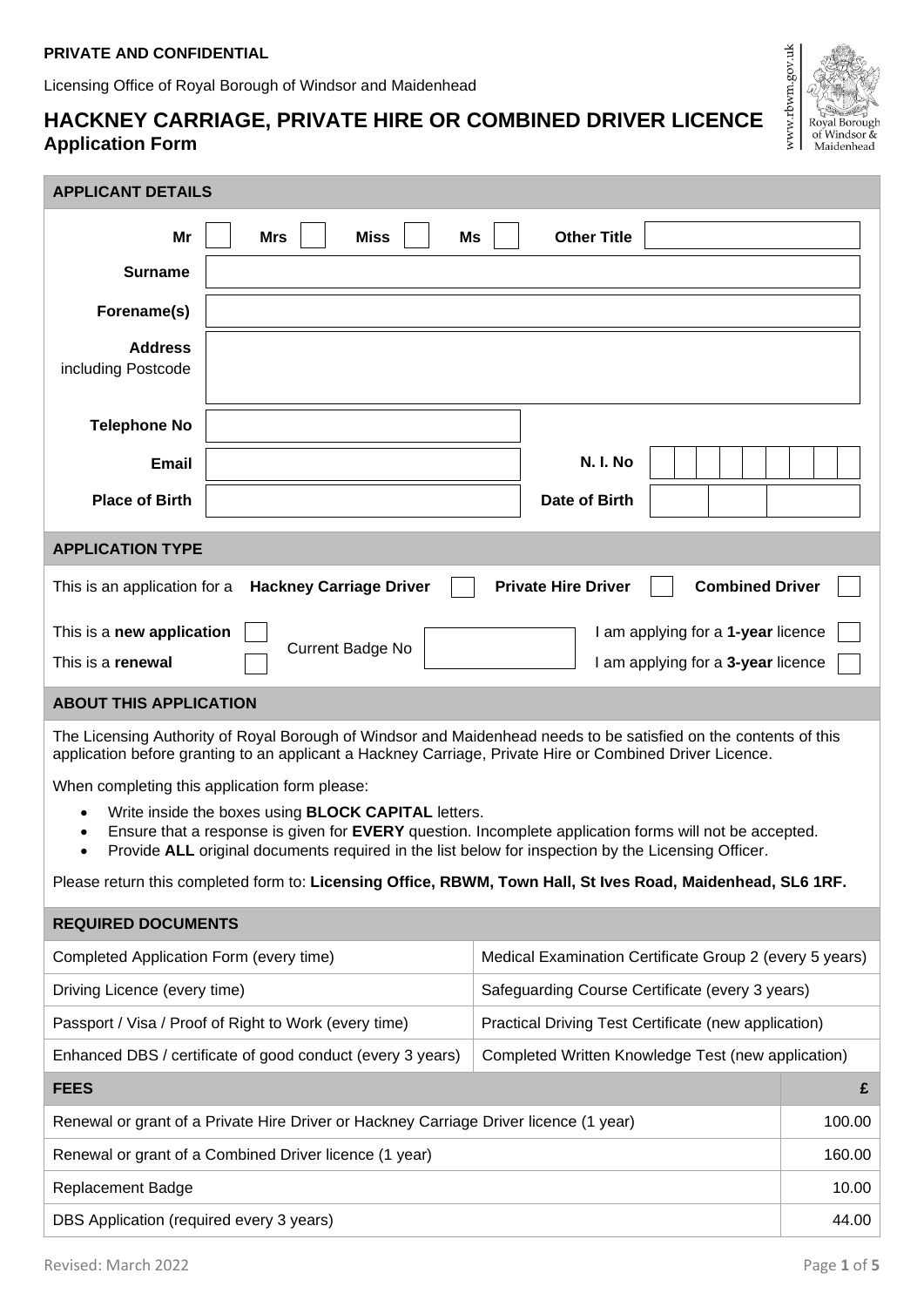## **HMRC TAX CHECK CODE**

From 4 April 2022, we as a licensing authority need to perform an additional check when processing this application.

You will need to confirm you are aware of your tax responsibilities when applying for or renewing a Private Hire, Hackney Carriage or Combined Driver Licence. Please start by answering the following questions:

| Are you renewing an active licence?                                                        | Yes $\vert$ $\vert$ No $\vert$ $\vert$ |  |
|--------------------------------------------------------------------------------------------|----------------------------------------|--|
| Are you applying for a licence previously held with us, that expired less than a year ago? | Yes $\vert$ $\vert$ No $\vert$ $\vert$ |  |
| Are you applying for the same type of licence you already hold with another authority?     | Yes $\vert$ $\vert$ No $\vert$ $\vert$ |  |

If you answered yes to any of the above questions, you will need to provide us with a tax check code before we can issue your licence. To get a check code, you will need to complete a tax check using a Government Gateway account.

## Tax check website: **www.gov.uk/guidance/complete-a-tax-check-for-a-taxi-private-hire-or-scrap-metal-licence**

The tax check should only take a few minutes. There will be guidance on GOV.UK and if you need extra support you will be able to complete the tax check by phone through the HMRC customer helpline: **0300 200 3300**



## **We will not be able to proceed with your application without this check code.**

We will not have access to your tax information. The check code will only confirm that you have completed a tax check.

Please be aware that HMRC has powers to obtain information from us. Schedule 23 of the Finance Act 2011 (Data Gathering Powers) and Schedule 36 of the Finance Act 2008 (Information and Inspection Powers) grant HMRC powers to obtain relevant information from third parties. This includes licensing bodies being required to provide information about licence applicants.

## **Tax Responsibilities**

If you are applying for a licence for the first time, or you are reapplying for a licence that expired over a year ago, you do not need to provide us with a tax check code. However, you still need to confirm that you are aware of your tax responsibilities moving forward by reading the statement below and signing.

Please see the following GOV.UK websites for HMRC guidance about tax registration obligations:

PAYE information: **[www.gov.uk/income-tax/how-you-pay-income-tax](http://www.gov.uk/income-tax/how-you-pay-income-tax)**

Registering for Self-Assessment: **[www.gov.uk/register-for-self-assessment](http://www.gov.uk/register-for-self-assessment)**

Corporation Tax information: **[www.gov.uk/corporation-tax](http://www.gov.uk/corporation-tax)**

| I confirm that I am aware of the content of HMRC      |
|-------------------------------------------------------|
| guidance relating to my tax registration obligations. |

### **Signature of applicant**

#### **HOURS OF WORK**

I will be working as a Hackney Carriage / Private Hire / Combined Driver:

| a)                                                                                      | b) Part time<br>Full time<br>hours per week |  |  |  |  |
|-----------------------------------------------------------------------------------------|---------------------------------------------|--|--|--|--|
| I am not currently working as a Hackney Carriage / Private Hire / Combined Driver<br>C) |                                             |  |  |  |  |
|                                                                                         | What is your other occupation?              |  |  |  |  |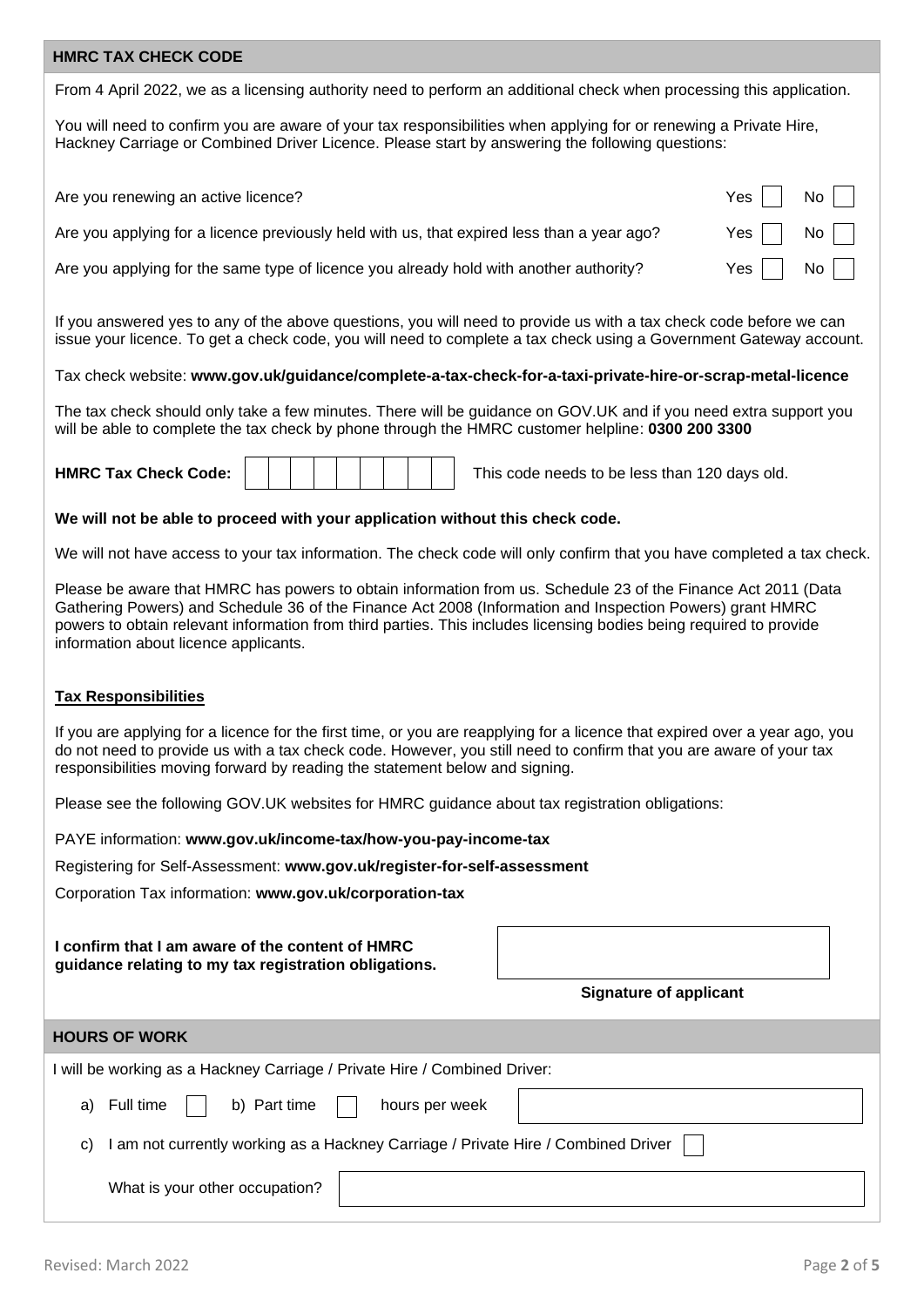| UK DRIVING LICENCE VERIFICATION PROCESS                                                                                                                                                                                 |  |  |  |  |  |
|-------------------------------------------------------------------------------------------------------------------------------------------------------------------------------------------------------------------------|--|--|--|--|--|
| All Applicants are required to have the current status of their UK DVLA driving licence verified by a RBWM officer.<br>This is done at your licensing appointment by providing us with an 8-digit DVLA check code.      |  |  |  |  |  |
| DVLA Check Code (case sensitive)                                                                                                                                                                                        |  |  |  |  |  |
| Applicants will also be required to authorise access by RBWM licensing officers to their driving licence status for the<br>duration of their licence, via the website www.gov.uk/view-driving-licence.                  |  |  |  |  |  |
| <b>DVLA Driving Licence Number</b>                                                                                                                                                                                      |  |  |  |  |  |
| I give permission for a RBWM Licensing Officer to access my DVLA driving licence information<br>when required to perform their statutory function.                                                                      |  |  |  |  |  |
| <b>MEDICAL</b>                                                                                                                                                                                                          |  |  |  |  |  |
| During the last 12 months have you suffered from any illness<br>Yes<br>No<br>or injury which has affected your ability to drive?<br>If YES, please give details.                                                        |  |  |  |  |  |
| Condition<br>Date                                                                                                                                                                                                       |  |  |  |  |  |
| Duration<br>Medication                                                                                                                                                                                                  |  |  |  |  |  |
| Treatment                                                                                                                                                                                                               |  |  |  |  |  |
| Did you notify the DVLA of the change in your medical circumstances?<br>Yes<br>No                                                                                                                                       |  |  |  |  |  |
| <b>PREVIOUS LICENCES</b>                                                                                                                                                                                                |  |  |  |  |  |
| Have you previously held or applied for a Hackney Carriage, Private Hire or<br>Yes<br>No<br>Combined Driver Licence with this or any other authority?                                                                   |  |  |  |  |  |
| If YES, with which authority?                                                                                                                                                                                           |  |  |  |  |  |
| Was the licence granted?<br>No<br>Yes<br>Date the licence was granted                                                                                                                                                   |  |  |  |  |  |
| Have you ever had a Hackney Carriage, Private Hire or Combined Driver Licence:                                                                                                                                          |  |  |  |  |  |
| Refused? Yes<br>No<br>Suspended? Yes<br>No<br>c) Revoked?<br>Yes<br>No<br>b)<br>a)                                                                                                                                      |  |  |  |  |  |
| If YES, please give details                                                                                                                                                                                             |  |  |  |  |  |
| Duration<br>Date                                                                                                                                                                                                        |  |  |  |  |  |
| Authority                                                                                                                                                                                                               |  |  |  |  |  |
| Reason                                                                                                                                                                                                                  |  |  |  |  |  |
| <b>PLEASE NOTE</b>                                                                                                                                                                                                      |  |  |  |  |  |
| All licence holders must keep in their vehicle copies of their RBWM Vehicle Licence, Vehicle Insurance, MOT<br>and Certificate of Compliance. Drivers are also required to carry their RBWM Badge on them when working. |  |  |  |  |  |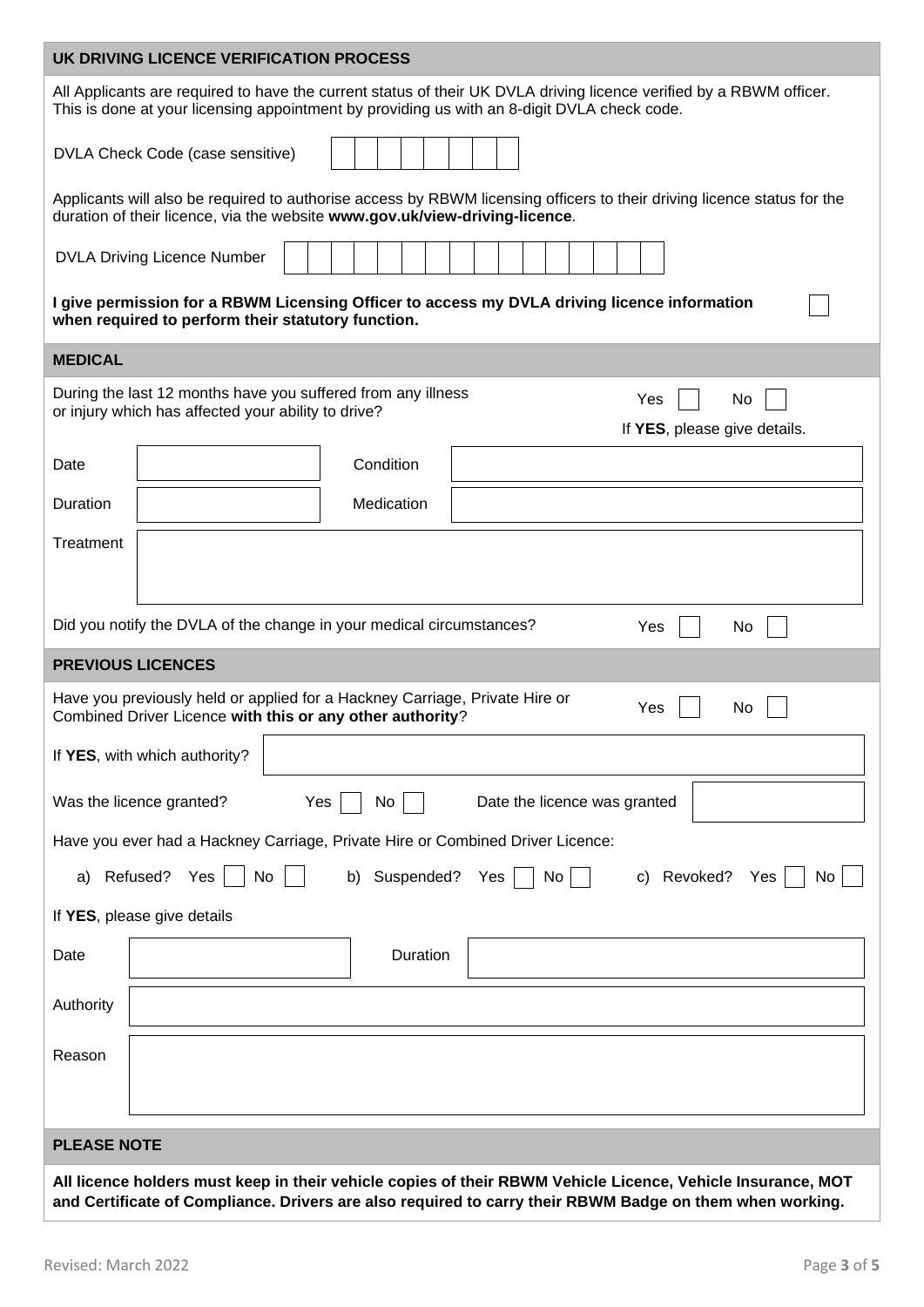| <b>DECLARATION OF PRIVATE HIRE OPERATOR</b><br>(to be completed on every occasion for a Private Hire Driver or Combined Driver Licence)                                                                                                                                                                                |                                                                                          |                                                                        |                                               |  |  |  |  |
|------------------------------------------------------------------------------------------------------------------------------------------------------------------------------------------------------------------------------------------------------------------------------------------------------------------------|------------------------------------------------------------------------------------------|------------------------------------------------------------------------|-----------------------------------------------|--|--|--|--|
| This Declaration must be signed by the Licensed Private Hire Operator or an Authorised Signatory.                                                                                                                                                                                                                      |                                                                                          |                                                                        |                                               |  |  |  |  |
|                                                                                                                                                                                                                                                                                                                        | I hereby certify that the applicant named over will be working as a Private Hire Driver. |                                                                        |                                               |  |  |  |  |
| Operator Name:                                                                                                                                                                                                                                                                                                         |                                                                                          |                                                                        |                                               |  |  |  |  |
| <b>Operator Address</b><br>including Postcode                                                                                                                                                                                                                                                                          |                                                                                          | Company<br>Stamp                                                       |                                               |  |  |  |  |
| <b>Operator Number</b>                                                                                                                                                                                                                                                                                                 |                                                                                          | <b>Licence Expiry Date</b>                                             |                                               |  |  |  |  |
| <b>Operator Signature</b>                                                                                                                                                                                                                                                                                              |                                                                                          |                                                                        | (Only authorised signatures will be accepted) |  |  |  |  |
| Name of Signatory                                                                                                                                                                                                                                                                                                      |                                                                                          | Date of Signature                                                      |                                               |  |  |  |  |
|                                                                                                                                                                                                                                                                                                                        | <b>DECLARATION OF CONVICTIONS / DVLA POINTS</b>                                          |                                                                        |                                               |  |  |  |  |
| When submitting an application for a Hackney Carriage, Private Hire or Combined Driver Licence applicants are<br>required to declare ALL convictions and cautions you may have by virtue of the Rehabilitation of Offenders Act 1974<br>(Exemptions) (Amendments) Order 2002. Any spent convictions must be disclosed. |                                                                                          |                                                                        |                                               |  |  |  |  |
|                                                                                                                                                                                                                                                                                                                        | Please also record any current DVLA points on your driving licence.                      |                                                                        |                                               |  |  |  |  |
| Have you ever had any:                                                                                                                                                                                                                                                                                                 | Convictions<br>Yes<br>a)<br>Cautions<br>Yes<br>b)                                        | No<br><b>Motoring Offences</b><br>c)<br>No<br><b>DVLA Points</b><br>d) | Yes<br>No<br>Yes<br>No                        |  |  |  |  |
| If YES to any, please give details below.                                                                                                                                                                                                                                                                              |                                                                                          |                                                                        |                                               |  |  |  |  |
| <b>Date of Conviction</b>                                                                                                                                                                                                                                                                                              | <b>Offence</b>                                                                           | <b>Court</b>                                                           | Sentence / Fine                               |  |  |  |  |
|                                                                                                                                                                                                                                                                                                                        |                                                                                          |                                                                        |                                               |  |  |  |  |
|                                                                                                                                                                                                                                                                                                                        |                                                                                          |                                                                        |                                               |  |  |  |  |
|                                                                                                                                                                                                                                                                                                                        |                                                                                          |                                                                        |                                               |  |  |  |  |
|                                                                                                                                                                                                                                                                                                                        |                                                                                          |                                                                        |                                               |  |  |  |  |
| Are you currently on bail or subject of any outstanding charge or summons?<br>Yes<br>No<br>If YES, please give details - continue on a separate sheet if required.                                                                                                                                                     |                                                                                          |                                                                        |                                               |  |  |  |  |
|                                                                                                                                                                                                                                                                                                                        |                                                                                          |                                                                        |                                               |  |  |  |  |